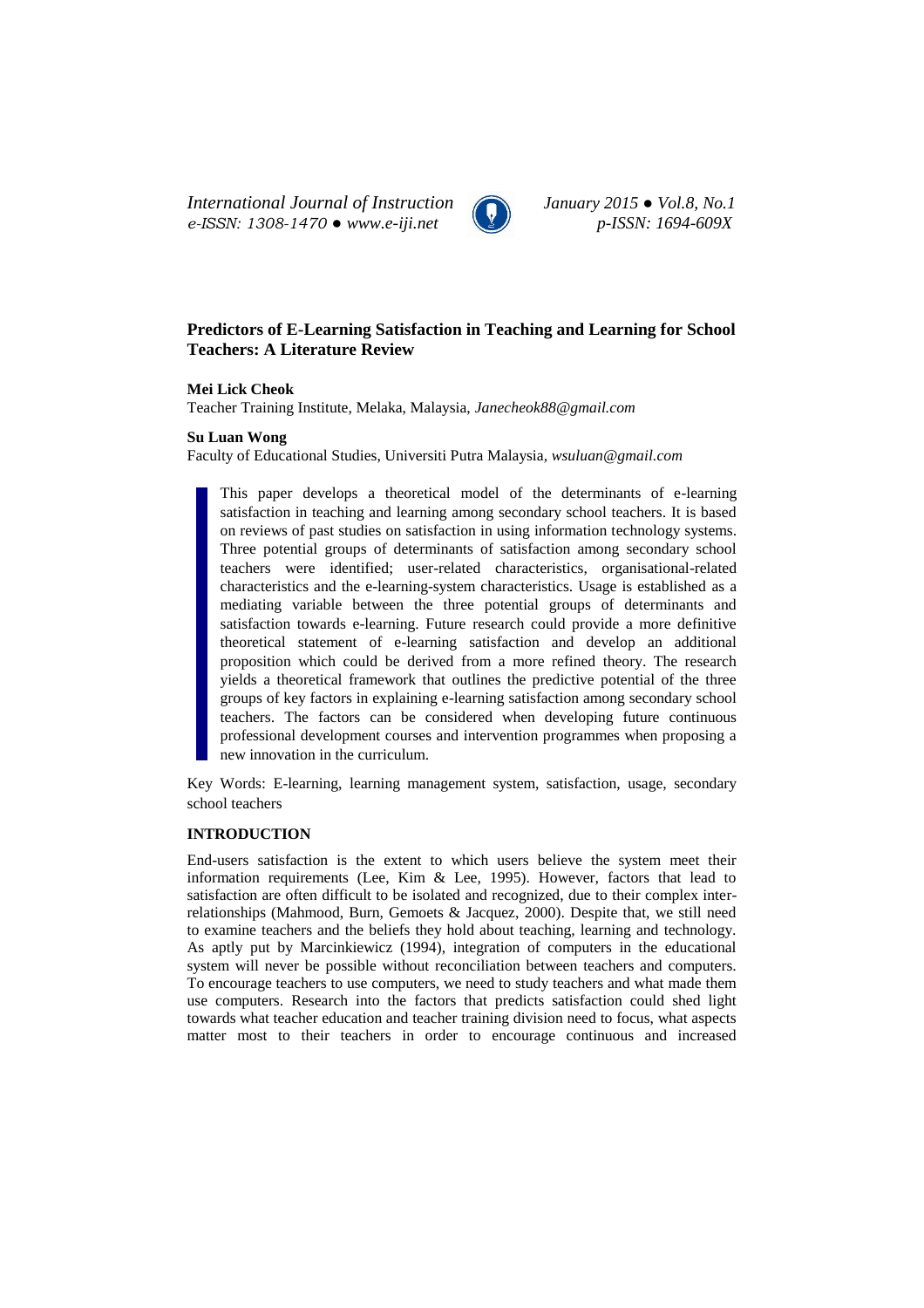participation and usage (Cheok & Wong, 2013). It is assumed that these could then result in an increased acceptance and usage among the teachers as shown in numerous studies (Al-Busaidi & Al-Shihi, 2012; Hayashi, Chen, Ryan & Wu, 2004) that continuous intention to e-learning use is determined by satisfaction. When teachers can see the benefits and are satisfied with its uses, they are more likely to retain or increase their usage of a system. We noted that researchers have looked into the predictors of elearning satisfaction suggesting what organisations can and should do. However, a more descriptive and predictive social scientific approach to e-learning satisfaction involving usage as a mediating variable which remains under-researched and fragmented, leaves researchers and practitioners with the most fundamental questions, such as "what causes e-learning satisfaction" and "does usage mediates e-learning satisfaction relationships?".

Numerous studies have found that the implementation of e-learning in its various forms can be expensive to an organisation due to the relatively low adoption rate among users (Sawang, Newton & Jamieson, 2013). As mentioned by Tatnall and Davey (2003), this expenditure must be balanced with improved satisfaction. End-users will either experience satisfaction or dissatisfaction when they engage with an e-learning system. Despite the increase in e-learning adoption across learning institutions, e-learning programmes have been found to have higher failure rates when compared with traditional courses (Wu, Tennyson & Hsia, 2010; Zaharias & Polylymenakou, 2009). Answers must be sought to understand why users stop or dislike the system after their initial experience. In past studies, reasons cited often include content, comfort level with technology and availability of technical support (Sawang, Newton & Jamieson, 2012). With the ever increasing adoption, reliance and availability of technology from our modern world to our schools, it is necessary for us to understand factors that could lead us to an increased adoption of e-learning in educational settings. As such, this review hopes to look into pertinent factors which may increase teachers' satisfaction and thus, leads to continued adoption of the system in the future. Satisfaction has been acknowledged as a critical factor in influencing individuals to repeat e-learning usage (DeLone & McLean, 1992, 2003).

This review aims to develop a theoretical framework for measuring e-learning satisfaction among teachers in schools. The significance of this paper can be viewed in terms of its contributions to both theory and practice. Theoretically, the present study offers a refinement and expansion of the updated DeLone and McLean's Information Success model (2002, 2003) which posits that user-related factors, e-learning-related factors and organisation-related factors are related to satisfaction through the mediating effect of usage. In terms of practice, the results of this study add to the body of knowledge on e-learning satisfaction from the education system context and teaching and learning practices in schools specifically. By having a model of LMS satisfaction predictors, we can increase LMS acceptance in the teaching and learning processes through better understanding of the factors that influence and drive teachers to accept and use new innovation. We explored three key factors (i.e. user-related factors, elearning-related factors and organisation-related factors) that predict e-learning satisfaction among teachers and usage as a mediating variable. Hence, this review provides a predictive framework, whereby scholars and practitioners could examine the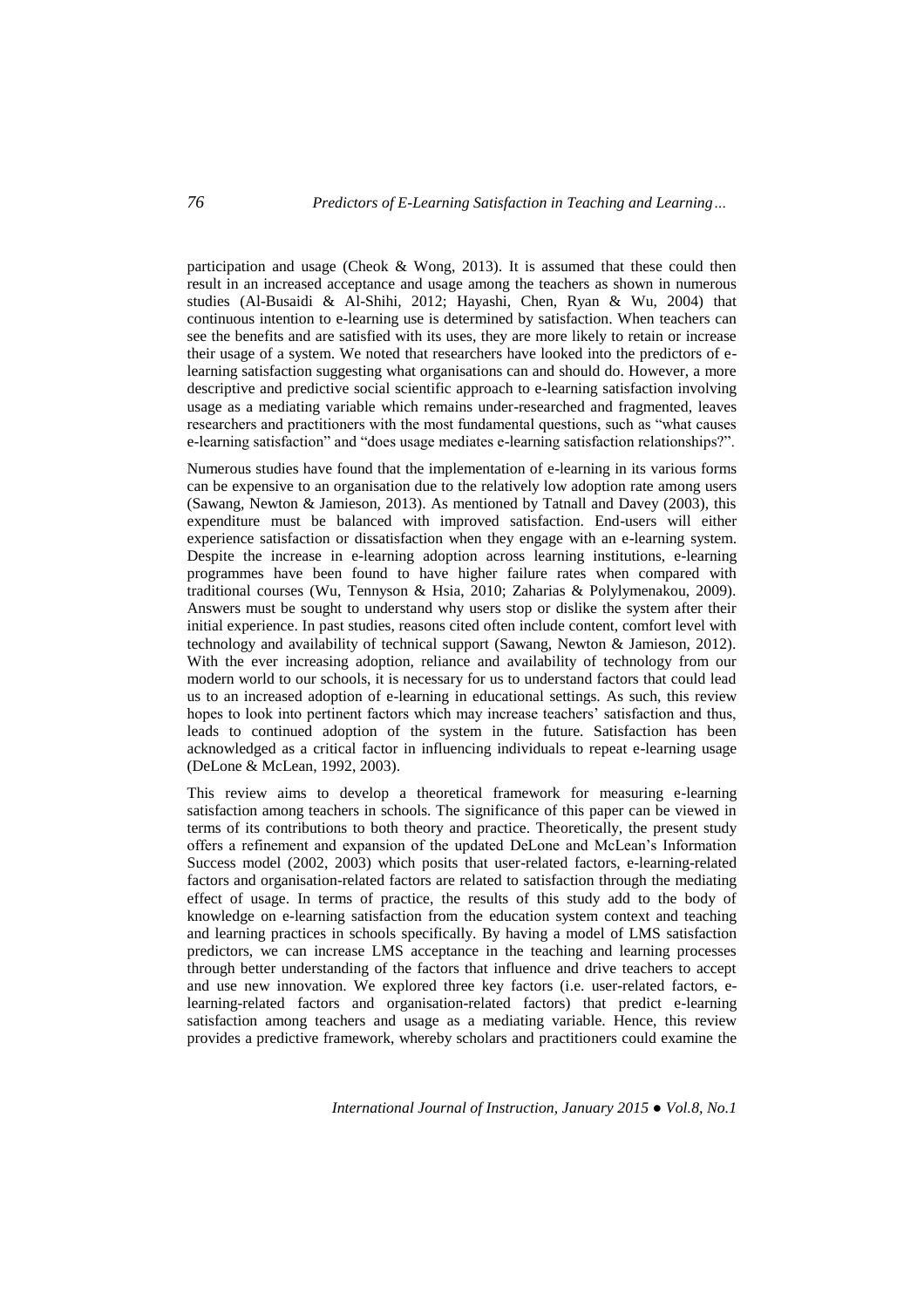# *Cheok & Wong 77*

explanatory power of the framework to further explain teachers and their satisfaction towards LMS use. Researchers concluded that teachers who are satisfied with their LMS will continue to use the system extensively. By identifying and examining factors that influence satisfaction in LMS, key stakeholders can be in a better position to understand and develop appropriate policies in order to maintain satisfaction. Other researchers could also study other predictors that may also contribute to satisfaction towards the LMS and not just among secondary school teachers but the educators in general. It would also be of value to the Teacher Education Division who could then plan for more effective and relevant Continuous Professional Development (CPD) courses.

This paper is organised as follows: we begin by reviewing constructs and implications of e-learning satisfaction. Second, we describe Technology Acceptance Model (TAM) and DeLone and McLean's Information Success Theory as the theoretical foundations from which we derived the key predictors and mediator of e-learning satisfaction. Third, we explain the associations between the three groups of key predictors and e-learning satisfaction. Fourth, we propose usage as a mediating variable, and finally, we conclude by formulating a theoretical framework of e-learning satisfaction.

#### **METHOD**

This study adopts Webster and Watson's (2002) structured approach to locate and identify materials pertinent to the study. Firstly, several top leading databases available at the university's library such as Cambridge University Press, Emerald, EBSCOHost, Science Direct, Springer, Wiley Online, Proquest, and Sage were used to search for articles. The articles cited were published within the range of 1969-2014. The keywords used to find the articles include "e-learning", "satisfaction", "usage", "secondary schools", "learning management system", "Technology Acceptance Model" and "DeLone and McLean's Information Success Model". Finally, articles were selected for review if they were cited at least once and the titles and abstracts need to reflect content which are related to satisfaction and system usage.

## **Learning Management System (LMS) Satisfaction**

The concept of satisfaction can be measured by the gap between what they experience and their expectations. The rationale is that satisfaction may lead to a variety of important outcomes that are of interest to education administrators, policymakers and instructors (Serenko, 2011). This satisfaction concept in education is based on seminal publications of Feldman and Newcomb (1969) and Pascarella and Terenzini (1991). Success of the computer based systems is generally associated with the user's satisfaction. According to Oliver and Swan (1989), satisfaction can be viewed as an individual's emotional consideration based on experiences and beliefs. It can be viewed as one's happiness index. Teachers' satisfaction should be one of the key measures of education outcome as it enhances quality. Though success of a system will never be able to be measured through a single factor, this paper will only be focusing on satisfaction from the teachers' perceptions of themselves as users, on how supportive their environment is in preparing and supporting them, and their perceptions of the system that they are required to adopt in their classrooms. End-users' satisfaction assessment is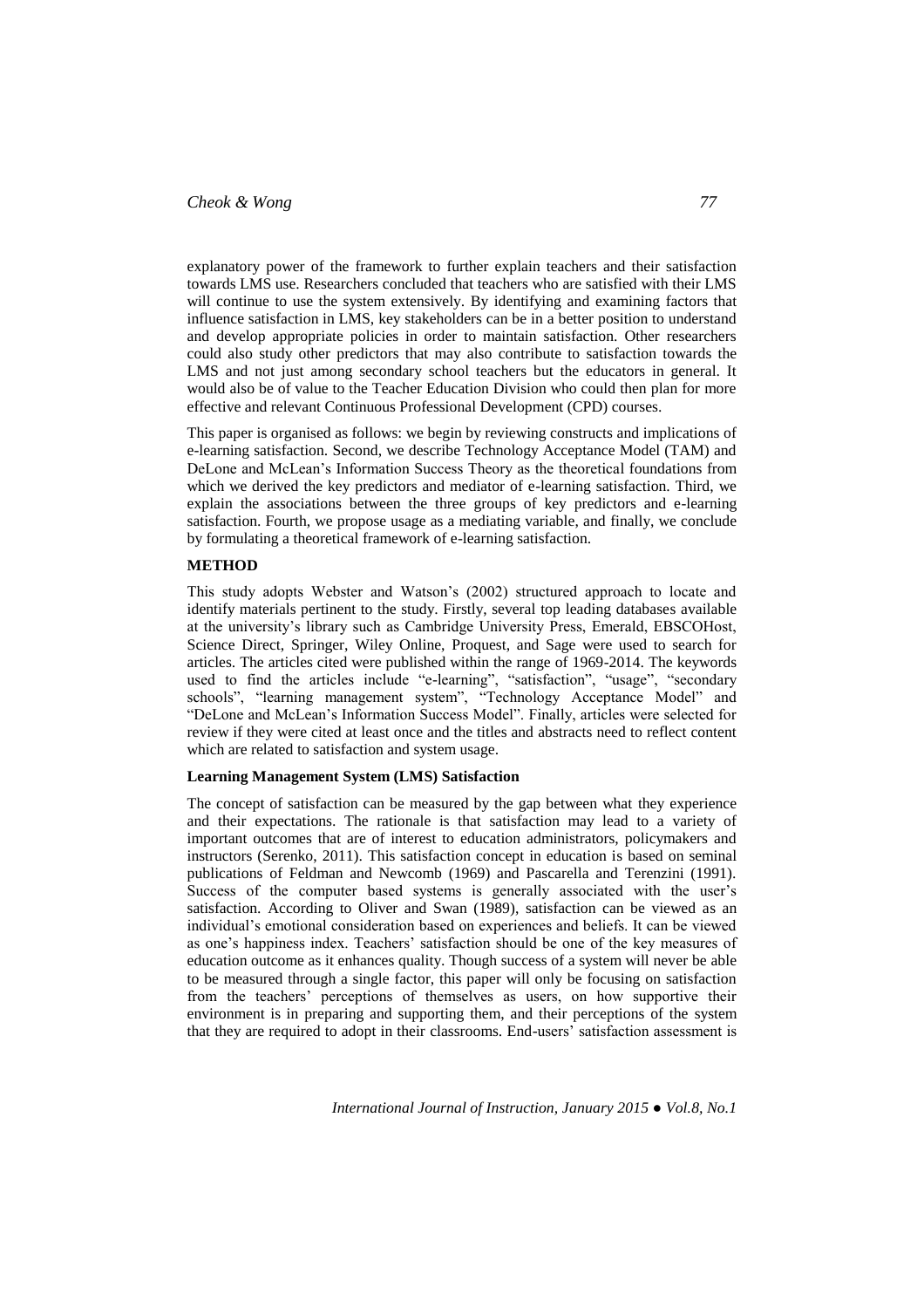one of the most widely used measures of IS effectiveness due to its high degree of face validity and easier to validate, previous measures have not captured the underlying reasons for the satisfaction or dissatisfaction among the teachers in schools. There are also limited empirical research done to determine the antecedents of website satisfaction beyond e-commerce settings and the classical contexts (Schaupp, 2010).

Reviews have shown that users will use a system and then evaluate it on the basis of being satisfied or dissatisfied. According to the Theory of Reasoned Action (Azjen & Fishbein, 1980), a person's behaviour (usage) is predicted by his or her attitude. Technology Acceptance Model (Davis, 1989) and Information System Success Model (DeLone and McLean, 1992) have highlighted the predictive power of attitude on the adoption and use of information technologies. Subsequent path analysis suggests that satisfaction leads to usage. The positive relationship between user satisfaction and usage has been validated in past empirical studies (Al-Busaidi & Al-Shihi, 2012, Lu, Zhao & Jiang, 2012, Torkzadeh & Doll, 1999; Baroudi, Olson & Ives, 1986). Zhang (2010) found in his study that user satisfaction predicted continued usage. Satisfaction was identified as the variable with the most prominent influence on usage. Thus, the more satisfied one is with a system; the more likely one is to use the system more frequently. Doll and Torkzadeh (1994) defined end-user satisfaction as the affective attitude one has towards a computer application. E-learning satisfaction is operationalised as teachers' affective attitude toward the learning management system.

#### **Theorizing End-User Satisfaction**

Technology Acceptance Model (Davis, 1986) and DeLone and McLean's Information Success Model (1992, 2002, 2003, 2004) theories were also used by previous e-learning satisfaction researchers. The following section explains these theories.

## **Technology Acceptance Model (TAM)**

Technology Acceptance Model (TAM) was developed by Davis in 1986. It focuses on predicting and assessing users' tendency to accept technology. He proposed through his model that system use is a response which can be explained or predicted by users' motivation which is directly influenced by a system's specific features and capabilities. It provides a mean for stakeholders to identify barriers and enablers to the adoption of any new technologies. The origins of TAM came from prior work of Fishbein and Azjen's (1975) Theory of Reasoned Action (TRA). However, TAM is less general than TRA, and it is not much universal as it mainly focuses on the context of user's acceptance of technology in explaining computer usage behavior (Davis, 1989). It was further explained that users' motivation can be explained through perceived usefulness, perceived ease of use and attitude towards a system. Attitude that users formed toward a system, will actually determine if the users will use or reject a system. This attitude in turn, is influenced by two beliefs' variables namely; PU and PEOU. PEOU is also believed to have a direct impact on PU. These two beliefs are directly influenced by external variables.

In 1996, Davis, Bagozzi and Warshaw modified the original TAM. The two changes made are that TAM does not have subjective norm as a variable, instead it relied on two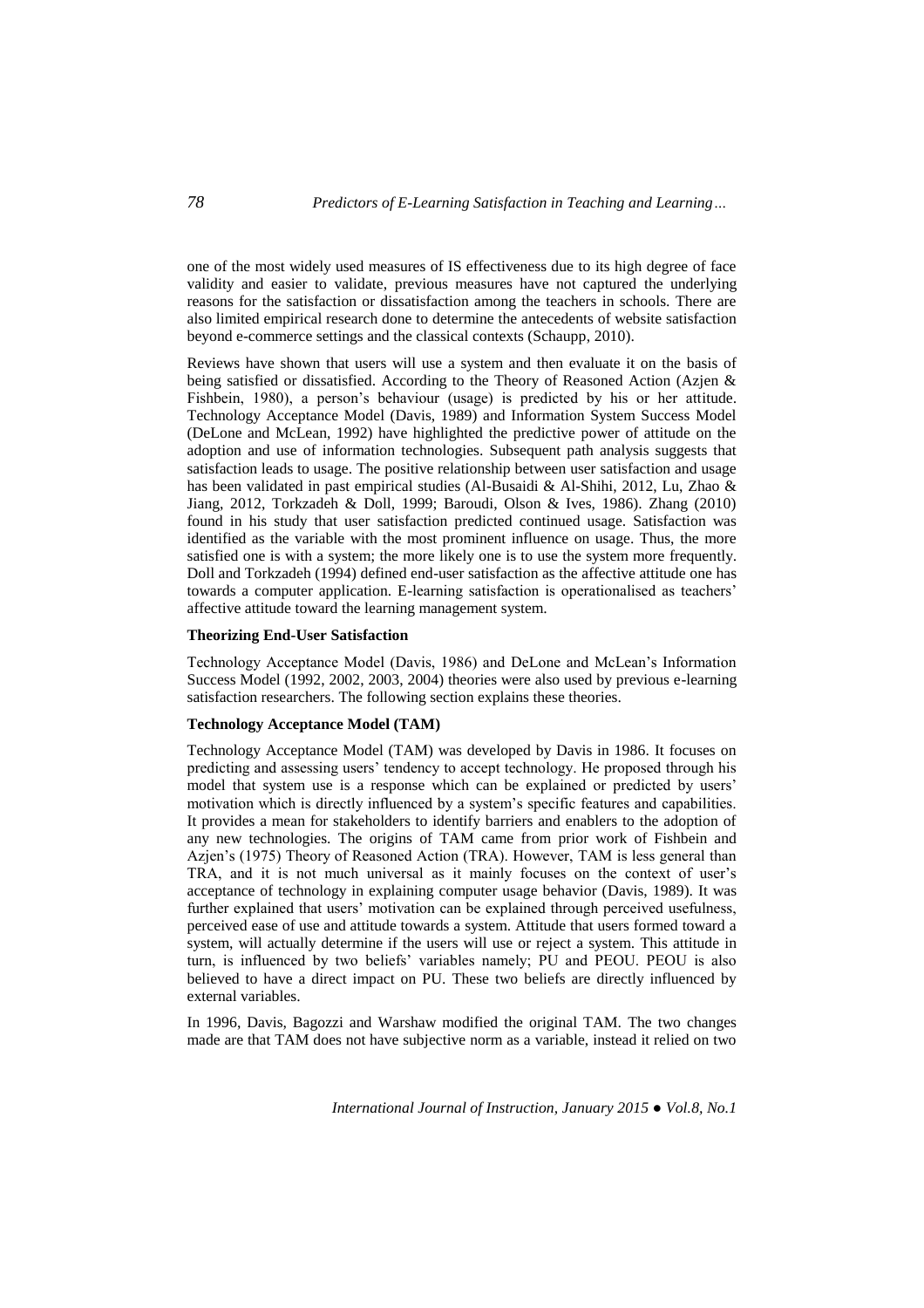# *Cheok & Wong 79*

variables; perceived usefulness and perceived ease of use to predict attitude instead of beliefs and evaluations. The model suggests that perceived usefulness defined as the degree to which an individual believes that using a particular system would enhance his or her productivity and perceived ease of use defined as the degree to which an individual believes that using a particular system would be free of effort, are key determinants of the actual usage of a particular system (Davis, 1989). They believed that behavioural intention fully mediates the effects of other variables in TAM on system use. Findings from their studies include amongst others, users' computer usage could be predicted by their intentions, perceived usefulness acted as a major determinant of intentions to use computers and perceived ease of use was considered an important secondary determinant of intentions to use computers. Thus, the modified TAM was introduced as a theory that specifies two key beliefs. The first belief is perceived usefulness and perceived ease of use while the second belief is on users' attitudes, intentions and actual system usage.

#### **DeLone and McLean's Information Success Model**

Information System (IS) Success Model by DeLone and McLean (1992) is one of the most widely cited models in examining various IS contexts including knowledge management (Kulkarni, Ravindran & Freeze, 2007). It is one of the most established and frequently used theories that facilitate the examination of success and user satisfaction (DeLone & McLean, 1992, 2002, 2003, 2004). This model provides a scheme to classify the various IS success factors and suggests causal relationships between categories. Many previous studies have utilised this model to examine users, user satisfaction and the success of systems. Recent studies that have used this model include Lee and Chung (2009), Wang and Liao (2008), and Lin (2007). However, many studies have pointed out that this model is incomplete. Inclusion of more dimensions or amendments to the model is needed (Seddon, 1997; Seddon & Kiew, 1994; Rai, Lang & Welker, 2002). Since the purpose of this study is to examine satisfaction of users who have already adopted the LMS use, this model is deemed most appropriate. All constructs except service quality and net benefit construct were removed but user quality construct is added to the model in order to examine factors that affect user satisfaction as a result of the LMS use. The addition of user quality is the primary refinement of this model. Since the paper aimed at user satisfaction, the net benefit construct was removed. In accordance with D&M IS Success Model (DeLone & McLean, 2002, 2003), the proposed model for the paper was partly constructed based on this theory and review of the literature. The proposed model claims that user-related qualities, e-learning-related qualities and organisation-related qualities will influence satisfaction through the three constructs and the mediating effect of usage.

Based on previous discussions, we derived three sets of factors that contribute to e-learning satisfaction. The factors are user-related characteristics, organisational-related characteristics and the e-learning-related characteristics. Use was also included as a mediating variable in the research framework.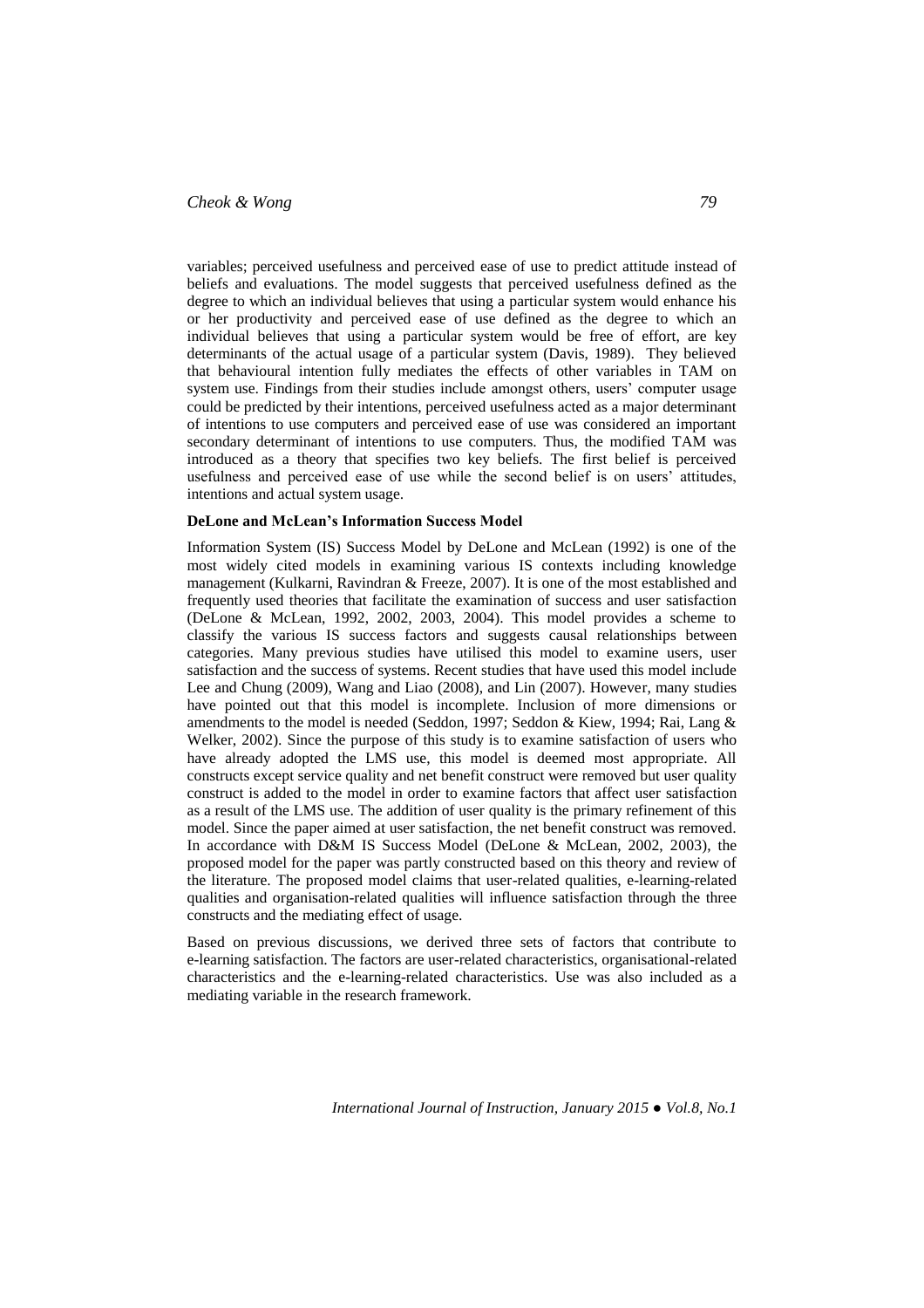## **Predictors of E-learning Satisfaction**

The selection of key constructs and variables reflected the boundaries that this study places in limiting the scope. The constructs and the variables pertinent to this study were deduced from theoretical and empirical evidences. The framework was based on the three groups of variables, i.e. user-related factors which include anxiety, attitude and self-efficacy. The organisational-related factors comprise of training, technical and management support. The system-related factors involve perceived ease of use, perceived usefulness, accuracy and interaction.

#### **User-Related Factors**

A number of empirical studies have shown that user characteristics are likely to have an impact on e-learning satisfaction. There are various user-related factors that are relevant for predicting e-learning satisfaction. However, this study limited its focus to three userrelated characteristics; anxiety, attitude and self-efficacy.

#### **Self-Efficacy and E-Learning Satisfaction**

Unless teachers believe that they are capable of implementing the innovation in the classroom, that innovation will remain intact and unused. According to Bandura (1977), self-efficacy reflects one's beliefs about the ability to perform certain tasks successfully. It is a belief that one has towards one's own capabilities in performing a particular task (Marakas, Yi & Johnson, 1998; Compeau and Higgins, 1995). Learners' success in technology has been found to depend on their ability to cope with technical difficulty and a validation of their confidence in using technology to engage in learning (Gunawardena, Linder-VanBerschot, LaPointe & Rao, 2010). Based on the aforementioned literature, we proposed the following hypothesis:

 $H_{1}$ There is a significant relationship between self-efficacy and e-learning satisfaction among secondary school teachers.

## **Attitude and E-Learning Satisfaction**

Technology-push approaches must consider users' individual differences, personal characteristics, opinions and learning styles (Celik, & Yesilyurt, 2013). The attitude that end-users bring when dealing with the e-learning environment is an important factor (Albirini, 2006; Arbaugh & Duray, 2002; Arbaugh, 2002). Those who have positive attitudes toward technology are more comfortable in using it and thus, prepared to overcome any challenges (Albirini, 2006). Significance of attitudes was derived from the proposition of attitude theorists (Fishbein & Azjen, 1975). Attitude represents beliefs and feelings that one has towards something and in this context, the more positive one is toward the LMS, where one is not afraid of the challenges and complexity of using the system, the more satisfied one will be with the LMS (Piccoli, Ahmad & Ives, 2001). Based on the aforementioned literature, we proposed the following hypothesis: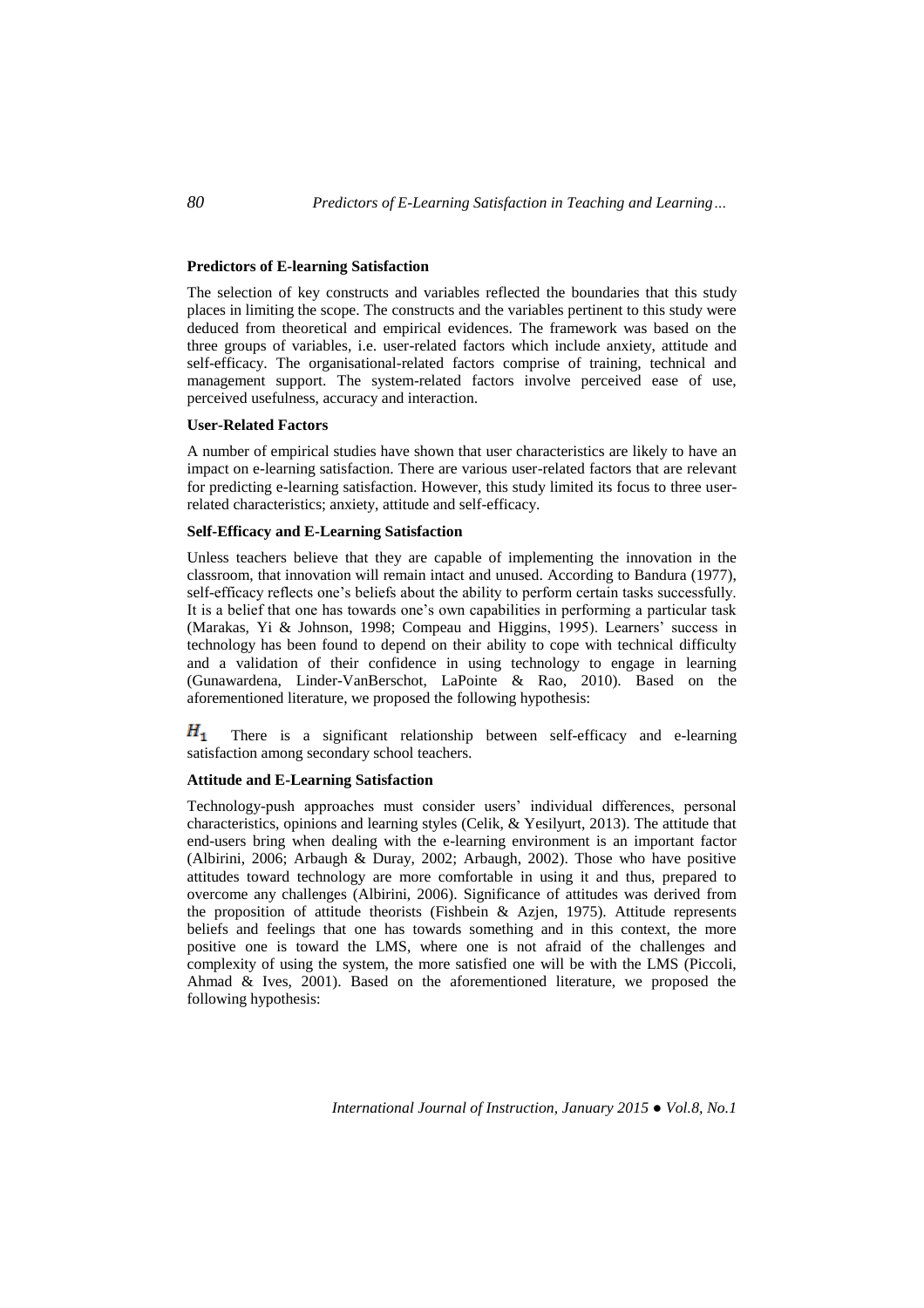Н, There is a significant relationship between attitude and e-learning satisfaction among secondary school teachers.

### **Anxiety and e-learning satisfaction**

Anxiety or fear of computers is described as a powerful and widespread psychological phenomenon (Igbaria & Parasuraman, 1989). Computer-related anxiety remains an important issue as the number of online courses increased over the past few years (Saade & Kira, 2007). Fear and panic inflicted whenever one has to deal with the system will naturally hamper one's satisfaction level. According to Barbeite and Weiss (2004), anxiety is an emotional fear of potential negative outcomes. The higher the anxiety is, the lower the level of satisfaction. Researchers have repeatedly shown that the relationship between computer anxiety and its effects on computer use and computer acceptance cannot be underestimated (Ball & Levy, 2008; Van Raaij & Schepers, 2008). Based on the aforementioned literature, we proposed the following hypothesis:

 $H_3$ There is a significant relationship between anxiety and e-learning satisfaction among secondary school teachers.

### **ORGANISATIONAL –RELATED FACTORS**

## **Training and E-Learning Satisfaction**

End-users come replete with ingrained habits of feelings, thoughts and actions (Nelson & Cheney, 1987). For end-users to change through training, their normal habits have to be questioned first. Introduce other methods which allow users to experiment with new ways of behaving. Thus, if they find the new way is more useful, chances are they will continue with it. Therefore, trainings designed for end-users must consider their specific job performance's needs and their job satisfaction. A large amount of training and support for users are needed to help them to be comfortable with the new system (Cheok & Wong, 2014). Thus, it will improve teachers' adoption of the LMS. Based on the aforementioned literature, we proposed the following hypothesis:

 $H_4$ There is a significant relationship between training and e-learning satisfaction among secondary school teachers.

#### **Management and E-Learning Satisfaction**

As educators are the most important resource in the battle to provide every child with a quality education, management in schools must create conditions in which educators can continue to grow and learn as professionals. Their open approval, and clear identification of how LMS aligned with the school's vision, is just some of the examples of how management encourages adoption. A number of past studies have revealed significant relationship between supportive learning environment and satisfaction (Joo, Joung & Son, 2014; Aggelidis & Chatzoglou, 2012; Al-Busaidi & Al-Shihi, 2012; Roszkowski & Soven, 2010; Teo, 2009). Based on the aforementioned literature, we proposed the following hypothesis: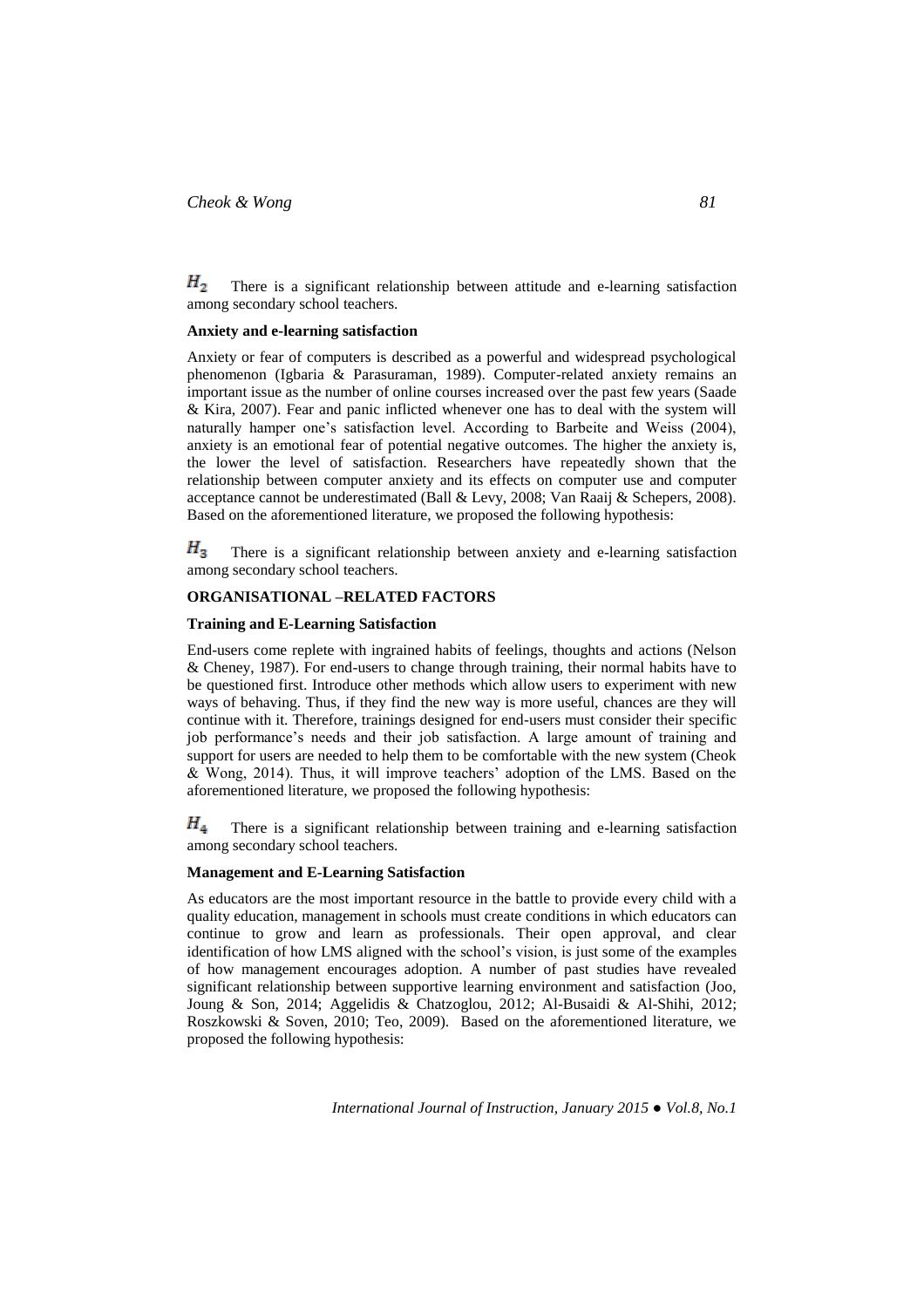$H_{\rm c}$ There is a significant relationship between management and e-learning satisfaction among secondary school teachers.

### **Technical Support and E-Learning Satisfaction**

Technical support is deemed essential in the use of learning management system (Sanchez & Hueros, 2010; Zhao & Bryant, 2006)). Without technical support or knowledge, it may lead to problems and frustrations among the users. Troubleshooting skills are important if ICT is to be used as a reliable tool. Technology support has been found to have great impact on educators' use of technology as it can boost technology usage, thus increase likelihood of ICT integration in the teaching and learning processes (Moses, Khambari, & Wong, 2008). Based on the aforementioned literature, we proposed the following hypothesis:

 $H_6$ There is a significant relationship between technical support and e-learning satisfaction among secondary school teachers.

#### **E-LEARNING-RELATED FACTORS**

## **Perceived Usefulness and E-Learning Satisfaction**

Perceived usefulness is defined as the degree of improvement after adoption of a system. When users perceive e-learning to be useful in acquiring the desired skills and knowledge, they are more likely to use the system. Previous studies have shown that perceived usefulness has a positive usefulness on users' intention to use a particular system (Luan & Teo, 2009; Teo, Lee, Chai & Wong, 2009). It has also been shown to have a direct impact on satisfaction (Hsieh & Wang, 2007; Hong, Thong & Tam, 2006). Based on the aforementioned literature, we proposed the following hypothesis:

 $H<sub>7</sub>$ There is a significant relationship between perceived usefulness and e-learning satisfaction among secondary school teachers.

### **Perceived Ease of Use and E-Learning Satisfaction**

Perceived ease of use refers to the degree to which an individual believes that using a particular system would be free from physical and mental effort (Davis, 1989). It is often considered as a predictor of satisfaction (Aggelidis & Chatzoglou, 2012; Yeh and Li, 2009; Hong, Thong & Tam, 2006). Many studies have shown that the complexity of an information system will hinder acceptance of a system. Perceived ease of use is understood as users' perception of the ease in adopting a system. The more they think that a system is easy to use, the more positive their attitude will be, thus improve their satisfaction and increase their chances of re-using the system (De Smet, Bourgonjon, De Wever, Schellens, & Valcke, 2012). Based on the aforementioned literature, we proposed the following hypothesis:

 $H_{8}$ There is a significant relationship between perceived ease of use and e-learning satisfaction among secondary school teachers.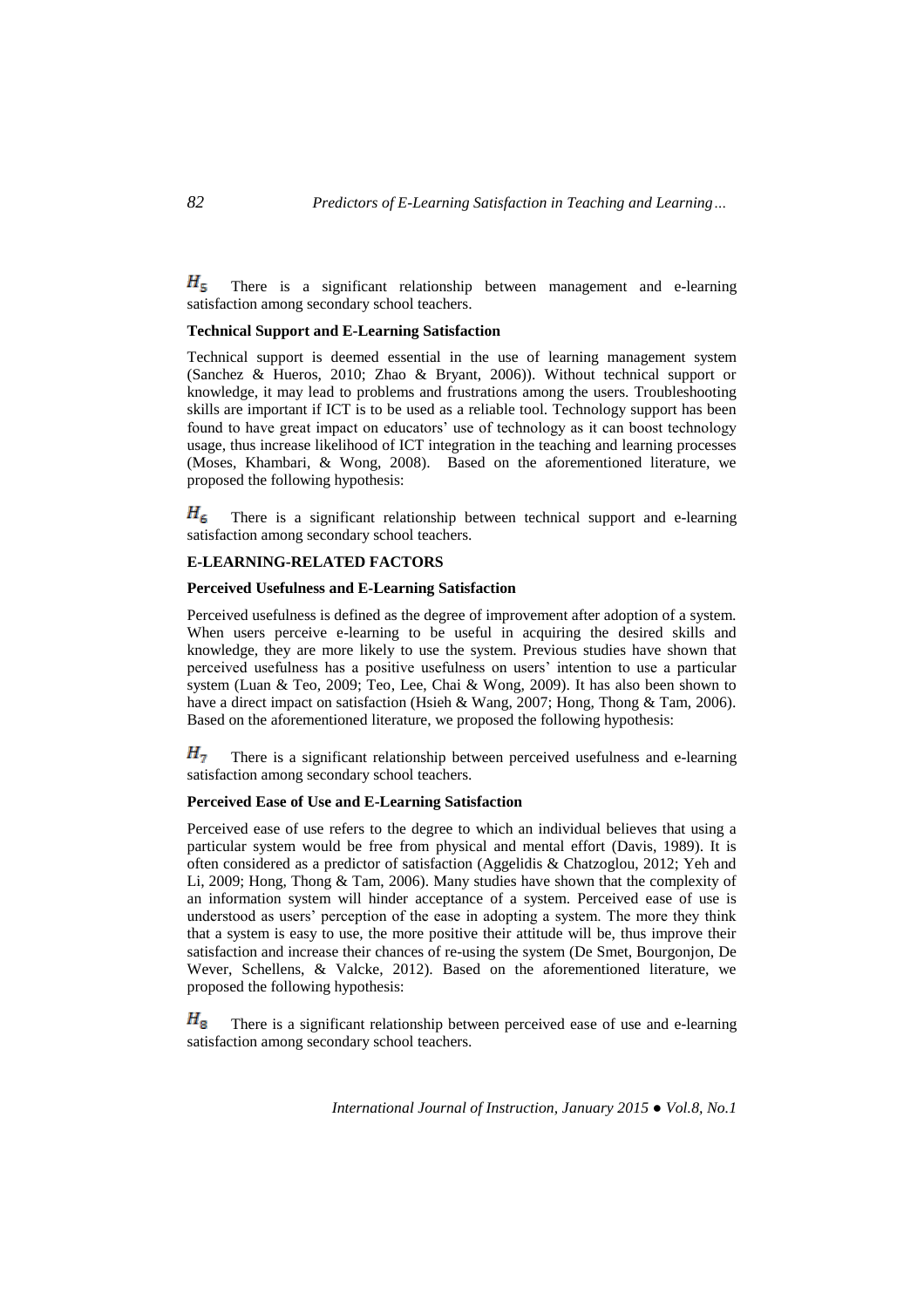## **Flexibility and E-Learning Satisfaction**

Flexibility is also crucial in promoting satisfaction as it gives students that anytime anywhere access to course content (Selim, 2003; Arbaugh, 2002; Salmon, 2002). Flexibility is defined as learners' perception of the efficiency and effects of adopting elearning towards their work, learning process and the travelling hours involved. Flexibility has been shown in many studies to have an effect on users' satisfaction when they are using an e-learning system (Arbaugh, 2002; Arbaugh & Duray, 2002; Sun et al., 2008). With no restriction in time and space in e-learning, students can communicate with their fellow peers and teachers instantaneously with availability of resources at their fingertips. Based on the aforementioned literature, we proposed the following hypothesis:

 $H_{\rm q}$ There is a significant relationship between flexibility and e-learning satisfaction among secondary school teachers.

## **Interaction and E-Learning Satisfaction**

Interaction is the key to the continued use of an e-learning system (Kuo, Walker, Schroder & Belland, 2014, Mathews & Bhanugopan, 2014). They claimed that interaction helped in creating a sense of community which is an important aspect for the teachers especially when having to learn and use a new innovation in their classrooms. Collaboration resulted from interaction between students and fellow instructors through emails; bulletin board and chat room on the LMS have been found to increase satisfaction (Lonn & Teasley, 2009; Malikowski, Thompson & Theis, 2006; Bolliger & Martindale, 2004). Based on the aforementioned literature, we proposed the following hypothesis:

 $H_{10}$  There is a significant relationship between interaction and e-learning satisfaction among secondary school teachers.

## **USAGE AS A MEDIATING VARIABLE**

System usage (used interchangeably with the term 'use') has been studied by a number of researchers. Urbach and Muller (2011) described it as the degree and manner in which an information system is employed. Through the use of the system, it will influence the individual user in the conduct of their work. This collectively, in turn, will produce an organisational impact (DeLone & McLean, 1992, 2003). System usage is often operationalized using self-reported measures of actual usage. Five indicators were found in several studies on IS usage and they include perceived daily use, perceived frequency of use, the number of applications used, perceived usage level and sophistication level of applications used. The first four indicators are included in this present study. The relationship between usage and satisfaction has been studied (Baroudi et al., 1986; Doll & Torkzadeh, 1991; DeLone & McLean, 1992; Torkzadeh & Dwyer, 1994; Chiu, Chiu & Chang, 2007) and these empirical studies have found support for DeLone and McLean's (2003, 2004) argument, as they showed significant positive relationship between use and user satisfaction. Thus, it is proposed in this study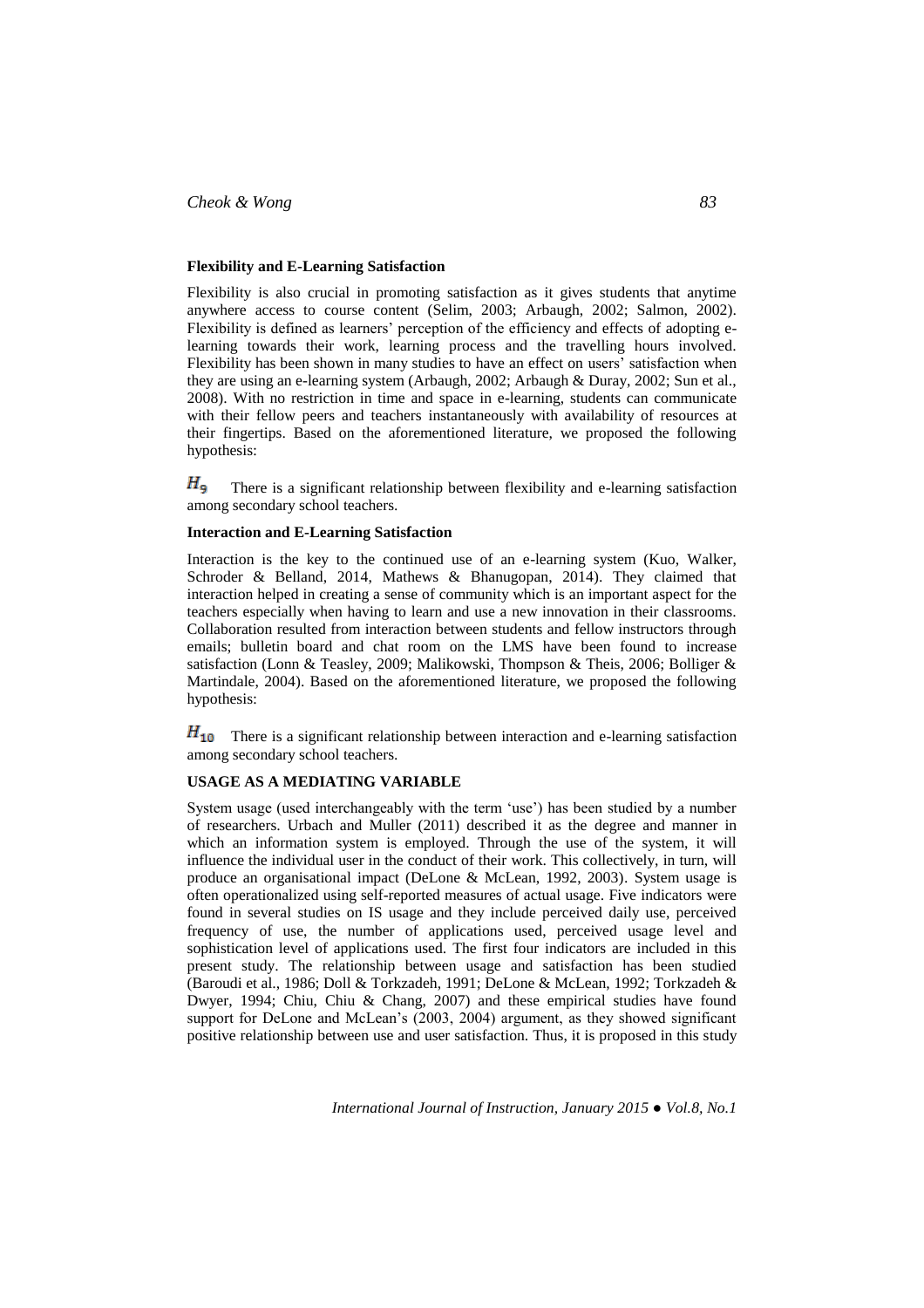that the use of a system has a significant influence on users' satisfaction. Based on the aforementioned literature, we proposed the following hypothesis:

 $H_{11}$  Usage mediates the relationship between user-related factors (attitude, anxiety and self-efficacy), organisational-related factors (training, management and technical support) and e-learning-related factors and e-learning satisfaction among secondary school teachers.

The previous discussion leads to the derivation of the theoretical framework for measuring e-learning satisfaction among teachers in schools (see Figure 1).



Figure 1: A theoretical framework for measuring e-learning satisfaction among school teachers

## **Teacher Education Agenda in Increasing E-Learning Satisfaction**

Understanding teachers' satisfaction is particularly important because a high level of end-user satisfaction is associated with several key outcomes; system continued usage, realisation of system's success and improved user performance (DeLone & McLean, 1992; DeLone & McLean, 2003; Bhattacherjee, 2001). However, many previous models failed to identify clearly the antecedent factors that lead to satisfaction upon using a new system. The proposed measurement of end-users information system satisfaction provides an evaluation framework, which is firmly grounded on established theories for researchers to investigate the extent to which satisfaction can be predicted by studying characteristics of end-users, the learning management system itself and the organisation involved. The relationship among the three dimensions may provide a better understanding of the IS environment

### **CONCLUSION**

Always at the receiving end, teachers' voices often go unheard, when the fact remains that they are the key to classroom-level innovation (Cuban, 1986). This study hopes to give teachers the opportunity to state what matters to them in having to utilise a system. It is a known fact that an efficient system alone will not change the workings of a classroom. The best fit of technology is what is the most appropriate for a specific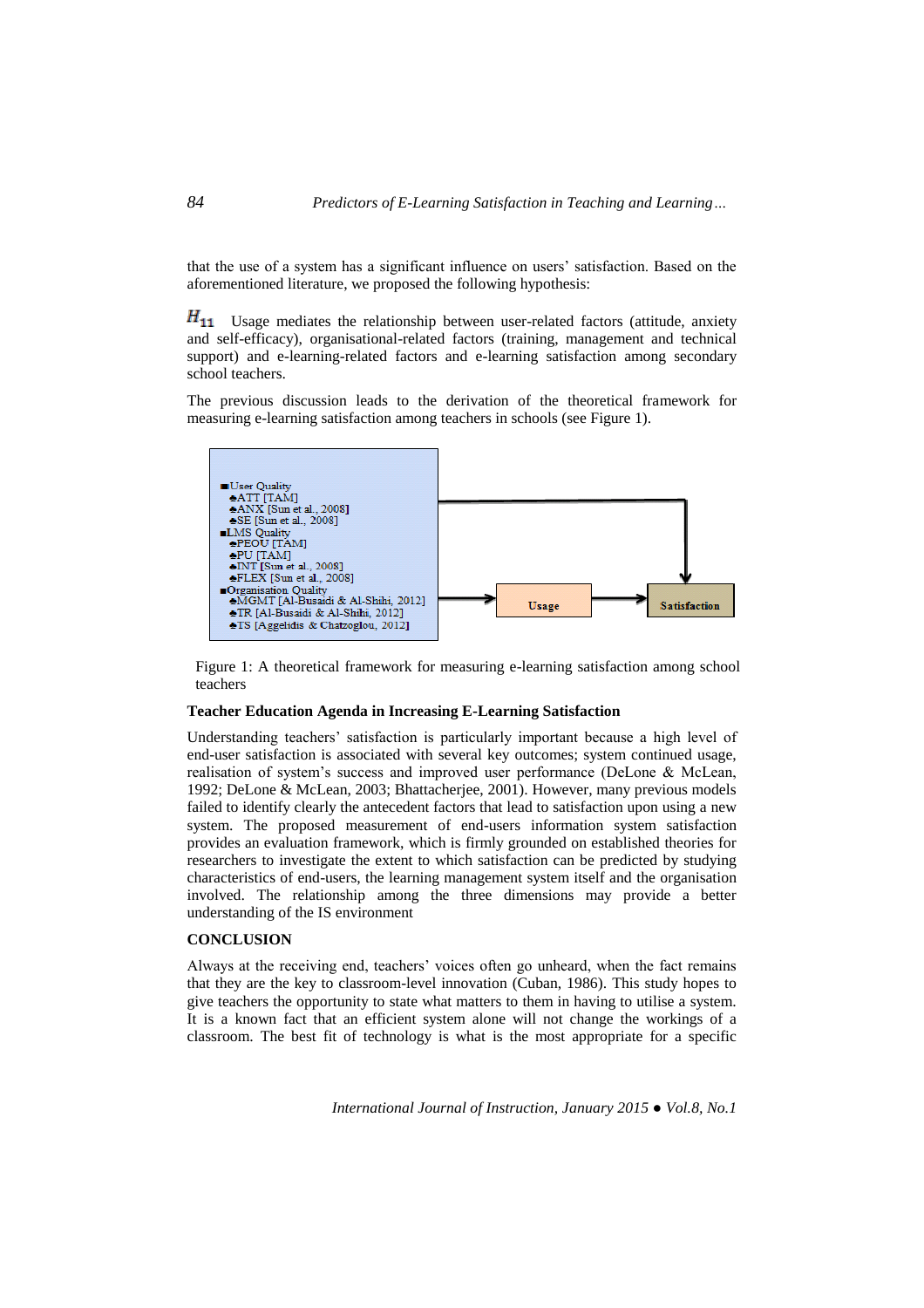## *Cheok & Wong 85*

situation and culture (Yee, Luan, Ayob & Mahmud, 2009). Local resources should be utilised for a successful intervention. This review shows that the teacher's characteristics; attitude, anxiety, and self-efficacy to a large extent will influence whether the system is taken up effectively. Besides, teachers also need support in order to change their pedagogical practices. Organisation support in terms of; training, technical and management, are all important factors necessary in initiating teachers into adopting new innovation. The e-learning system is also critical in ensuring teachers are satisfied after using it. Aspects like flexibility, interaction, perceived usefulness and perceived ease of use must be considered. Together; the system, the teacher and the organisation, need to work hand-in-hand in order to make the LMS in schools a success. The amalgamation of the three sets of factors will be able to guide stakeholders in understanding some of the factors that lead to satisfaction.

#### **REFERENCES**

Adam Mahmood, M. O., Burn, J. M., Gemoets, L. A., & Jacquez, C. (2000). Variables affecting information technology end-user satisfaction: a meta-analysis of the empirical literature. *International Journal of Human-Computer Studies, 52*(4), 751-771.

Aggelidis, V. P., & Chatzoglou, P. D. (2012). Hospital information systems: Measuring end user computing satisfaction (EUCS). *Journal of Biomedical Informatics, 45*(3), 566-579.

Ajzen, I., & Fishbein, M. (1980). *Understanding attitudes and predicting social behaviour*. Englewood Cliffs, NJ: Prentice-Hall.

Al-Busaidi, K. A., & Al-Shihi, H. (2010). *Instructors' Acceptance of Learning Management Systems: A Theoretical Framework*. Communications of the IBIMA.

Al-Busaidi, K. A., & Al-Shihi, H. (2012). Key factors to instructors' satisfaction of learning management systems in blended learning. *Journal of Computing in Higher Education, 24*(1), 18- 39.

Albirini, A. (2006). Teachers' attitudes toward information and communication technologies: The case of Syrian EFL teachers. *Computers & Education, 47*(4), 373-398.

Arbaugh, J. B., & Rau, B. L. (2007). A study of disciplinary, structural, and behavioral effects on course outcomes in online MBA courses. *Decision Sciences Journal of Innovative Education, 5*(1), 65-95.

Arbaugh, J. B., & Benbunan-Fich, R. (2007). The importance of participant interaction in online environments. *Decision Support Systems, 43*(3), 853-865.

Arbaugh, J. B., & Duray, R. (2002). Technological and structural characteristics, student learning and satisfaction with web-based courses an exploratory study of two on-line MBA programs. *Management Learning, 33*(3), 331-347.

Arbaugh, J. B. (2002). Managing the on-line classroom: a study of technological and behavioral characteristics of web-based MBA courses. *The Journal of High Technology Management Research, 13*(2), 203-223.

Baroudi, J. J., Olson, M. H., & Ives, B. (1986). An empirical study of the impact of user involvement on system usage and information satisfaction. *Communications of the ACM, 29*(3), 232-238.

Barbeite, F. G., & Weiss, E. M. (2004). Computer self-efficacy and anxiety scales for an Internet sample: Testing measurement equivalence of existing measures and development of new scales. *Computers in Human Behavior, 20*(1), 1-15.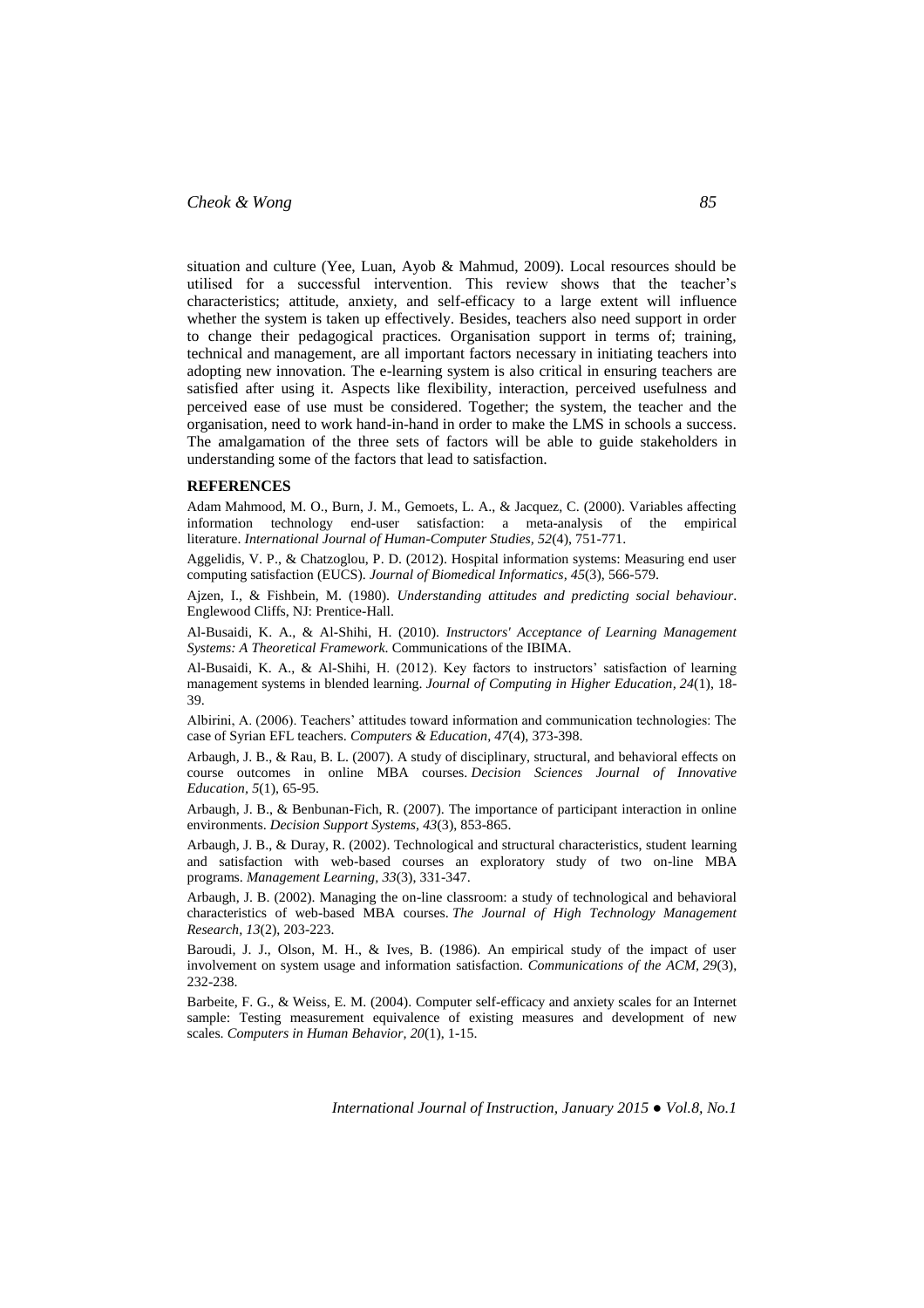Bandura, A. (1977). Self-efficacy: Toward a unifying theory of behavioural change. Psychological Review, 84*(2)*, 191

Ball, D. M., & Levy, Y. (2008). Emerging Educational Technology: Assessing the Factors that Influence Instructors' Acceptance in Information Systems and Other Classrooms. *Journal of Information Systems Education, 19*(4), 431-444.

Bhattacherjee, A., and Premkumar, G. (2004). Understanding changes in belief and attitude toward information technology usage: A theoretical model and longitudinal test. *MIS quarterly*, 229-254.

Bhattacherjee, A. (2001). Understanding information systems continuance: *An expectationconfirmation model*. *MIS quarterly, 25*(3), 351-370.

Celik, V., & Yesilyurt, E. (2013). Attitudes to technology, perceived computer self-efficacy and computer anxiety as predictors of computer supported education. *Computers & Education, 60*(1), 148-158.

Cuban, L. (1986). *Teachers and machines: The classroom use of technology since 1920*. New York: Teachers College Press.

Chiu, C. M., Chiu, C. S., & Chang, H. C. (2007). Examining the integrated influence of fairness and quality on learners' satisfaction and web-based learning continuance intention. *Information Systems Journal, 17*(3), 271-287.

Compeau, D. R., & Higgins, C. A. (1995). Computer self-efficacy: Development of a measure and initial test. *MIS quarterly, 19*(2), 189-211

Davis, F. D. (1989). Perceived usefulness, perceived ease of use, and user acceptance of information technology. *MIS quarterly*, 319-340.

Davis, F. D. (1993). User acceptance of information technology: system characteristics, user perceptions and behavioural impacts. *International Journal of Man-machine Studies, 38*(3), 475- 487.

Davis, F. D. (1986). A technology acceptance model for empirically testing new end-user information systems theory and results. Doctoral Dissertation. Sloan School of Management, Massachusetts Institute of Technology.

Delone, W. H., & Mclean, E. R. (2004). Measuring e-commerce success: Applying the DeLone & McLean information systems success model. *International Journal of Electronic Commerce, 9*(1), 31-47.

Delone, W. H. (2003). The DeLone and McLean model of information systems success: a tenyear update. *Journal of management information systems, 19*(4), 9-30.

DeLone, W. H., & McLean, E. R. (1992). Information systems success: The quest for the dependent variable. *Information Systems Research, 3*(1), 60-95.

DeLone, W. H., & McLean, E. R. (2002). *Information systems success revisited*. In System Sciences, 2002. HICSS. Proceedings of the 35th Annual Hawaii International Conference on (pp. 2966-2976). IEEE.

De Smet, C., Bourgonjon, J., De Wever, B., Schellens, T., & Valcke, M. (2012). Researching instructional use and the technology acceptation of learning management systems by secondary school teachers. *Computers & Education, 58*(2), 688-696.

Doll, W. J., Xia, W., & Torkzadeh, G. (1994). A confirmatory factor analysis of the end-user computing satisfaction instrument. *MIS Quarterly*, 453-461.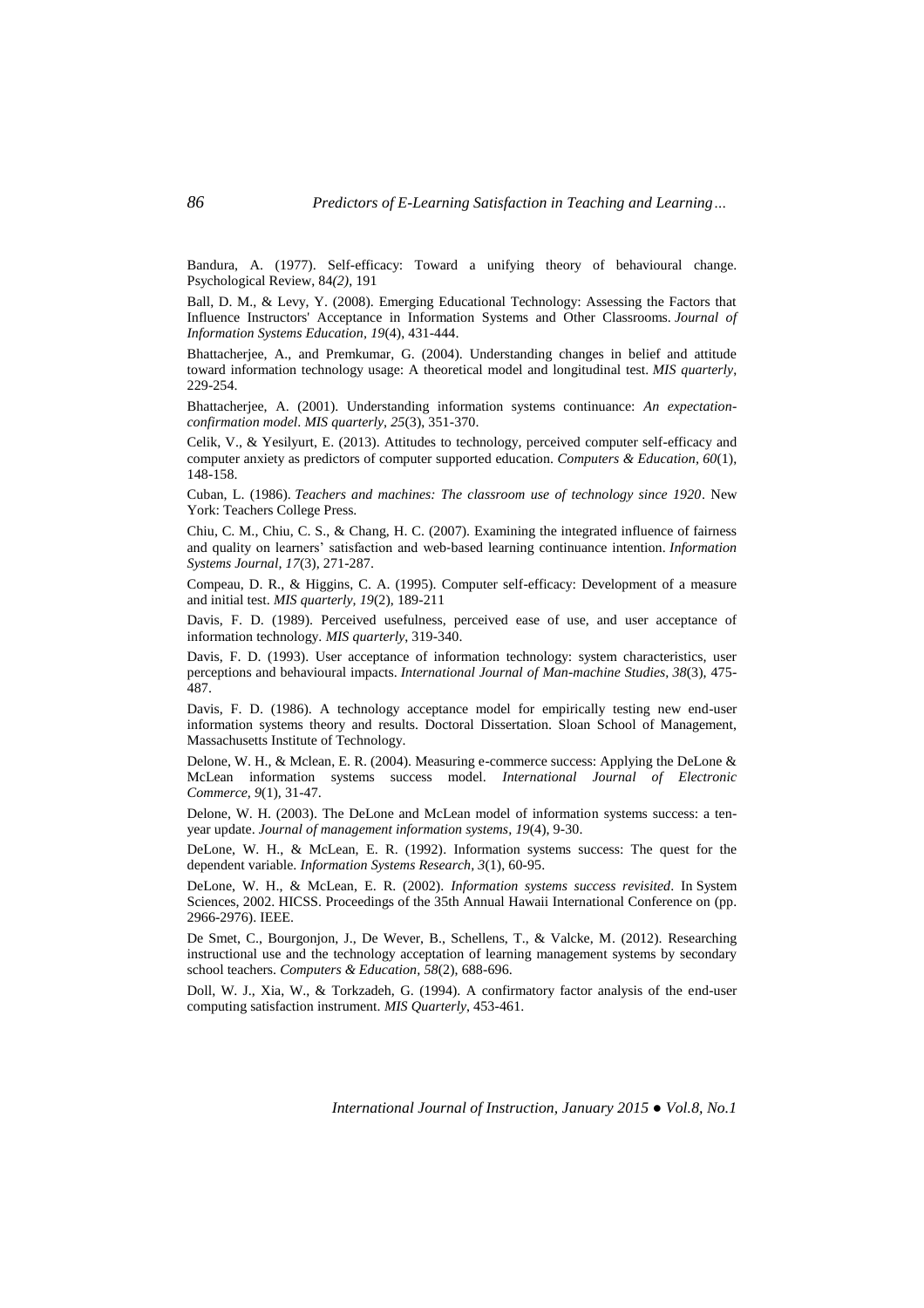Feldman, K. A., & Newcomb, T. M. (1969). *The impact of college on students*. Transaction Publishers.

Fishbein, M., & Ajzen, I. (1975). *Belief, attitude, intention and behavior: An introduction to theory and research*. 181-202.

Gunawardena, C. N., Linder-VanBerschot, J. A., LaPointe, D. K., & Rao, L. (2010). Predictors of learner satisfaction and transfer of learning in a corporate online education program. *The American Journal of Distance Education, 24*(4), 207-226.

Hayashi, A., Chen, C., Ryan, T., & Wu, J. (2004). The Role of Social Presence and Moderating Role of Computer Self Efficacy in Predicting the Continuance Usage of E-Learning Systems. *Journal of Information Systems Education, 15*(2).

Hsieh, J. P. A., & Wang, W. (2007). Explaining employees' extended use of complex information systems. *European Journal of Information Systems, 16*(3), 216-227.

Hong, S., Thong, J. Y., & Tam, K. Y. (2006). Understanding continued information technology usage behavior: A comparison of three models in the context of mobile internet*. Decision Support Systems, 42*(3), 1819-1834.

Igbaria, M., & Parasuraman, S. (1989). A path analytic study of individual characteristics, computer anxiety and attitudes toward microcomputers. *Journal of Management, 15*(3), 373-388.

Joo, Y. J., Joung, S., & Son, H. S. (2014). Structural relationships among effective factors on elearners' motivation for skill transfer. *Computers in Human Behavior, 32*, 335-342.

Kellogg, D. L., & Smith, M. A. (2009). Student-to-student interaction revisited: A case study of working adult business students in online courses. *Decision Sciences Journal of Innovative Education, 7*(2), 433-456.

Kulkarni, U. R., Ravindran, S., & Freeze, R. (2007). A knowledge management success model: Theoretical development and empirical validation. *Journal of Management Information Systems, 23*(3), 309-347.

Kuo, Y. C., Walker, A. E., Schroder, K. E., & Belland, B. R. (2014). Interaction, Internet selfefficacy, and self-regulated learning as predictors of student satisfaction in online education courses. *The Internet and Higher Education*, *20*, 35-50.

Lee, K. C., & Chung, N. (2009). Understanding factors affecting trust in and satisfaction with mobile banking in Korea: A modified DeLone and McLean's model perspective. *Interacting with computers, 21*(5), 385-392.

Luan, W. S., & Teo, T. (2009). Investigating the technology acceptance among student teachers in Malaysia: An application of the technology acceptance model (TAM). Asia-*Pacific Education Researcher (De La Salle University Manila), 18*(2).

Lin, H. F. (2007). Measuring online learning systems success: Applying the updated DeLone and McLean model. *Cyberpsychology & behavior, 10*(6), 817-820.

Liu, X., Magjuka, R. J., Bonk, C. J., & Lee, S. H. (2007). Does sense of community matter? *Quarterly Review of Distance Education, 8*(1), 9-24

Mathews, P., & Bhanugopan, R. (2014). Predictors of effective web-based international business management courses in China: Students' perceptions on course interaction and satisfaction. *Journal of Teaching in International Business, 25*(1), 60-73.

Marcinkiewicz, H. R. (1994). Computers and teachers: Factors influencing computer use in the classroom. *Journal of Research on Computing In Education, 26*(2), 220-37.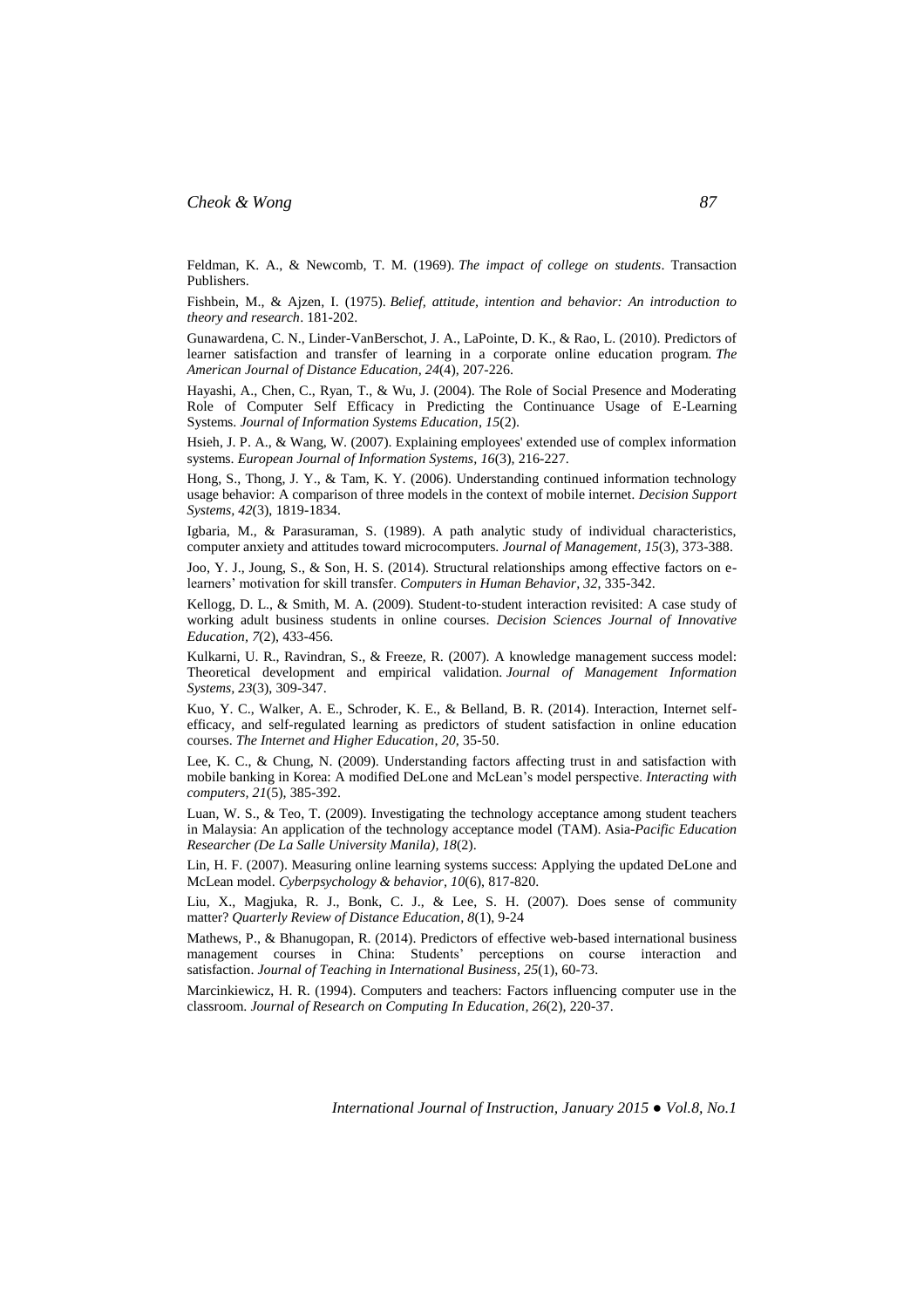Marakas, G. M., Yi, M. Y., & Johnson, R. D. (1998). The multilevel and multifaceted character of computer self-efficacy: Toward clarification of the construct and an integrative framework for research. *Information Systems Research, 9*(2), 126-163.

Moses, P., Khambari, M., Nida, M., & Wong, S. L. (2008). Laptop use and its antecedents among educators: A review of the literature. *European Journal of Social Sciences, 7*(1), 104-114.

Nelson, R. R., & Cheney, P. H. (1987). Training end users: An exploratory study. *MIS Quarterly, 11*(4), 547-559

Oliver, R. L., & Swan, J. E. (1989). Equity and disconfirmation perceptions as influences on merchant and product satisfaction. *Journal of Consumer Research, 16*(3), 372.

Pascarella, E. T., & Terenzini, P. T. (1991). *How college affects students* (pp. 3-7). K. A. Feldman (Ed.). San Francisco: Jossey-Bass.

Piccoli, G., Ahmad, R., & Ives, B. (2001). Web-based virtual learning environments: A research framework and a preliminary assessment of effectiveness in basic IT skills training. *MIS Quarterly*, 401-426.

Rai, A., Lang, S. S., & Welker, R. B. (2002). Assessing the validity of IS success models: An empirical test and theoretical analysis. *Information Systems Research, 13*(1), 50-69.

Roszkowski, M. J., & Soven, M. (2010). Did you learn something useful today? An analysis of how perceived utility relates to perceived learning and their predictiveness of satisfaction with training. *Performance Improvement Quarterly, 23*(2), 71-91.

Salmon, G. (2002). *E-tivities: The key to active online learning*. Psychology Press.

Sánchez, R. A., & Hueros, A. D. (2010). Motivational factors that influence the acceptance of Moodle using TAM. *Computers in Human Behavior, 26*(6), 1632-1640.

Sawang, S., Newton, C., & Jamieson, K. (2013). Increasing learners' satisfaction/intention to adopt more e-learning. *Education + Training, 55*(1), 83-105.

Saadé, R. G., & Kira, D. (2007). Mediating the impact of technology usage on perceived ease of use by anxiety. *Computers & Education, 49*(4), 1189-1204.

Schaupp, L. C. (2010). Web site success: Antecedents of web site satisfaction and re-use. *Journal of Internet Commerce, 9*(1), 42-64.

Selim, H. M. (2003). An empirical investigation of student acceptance of course websites. Computers & Education, 40(4), 343-360.

Seddon, P., & Kiew, M. Y. (1994). *A partial test and development of the Delone and McLean Model of IS Success*. ICIS 1994 Proceedings, 9.

Seddon, P. B. (1997). A respecification and extension of the DeLone and McLean model of IS success. *Information Systems Research, 8*(3), 240-253.

Serenko, A. (2011). Student satisfaction with Canadian music programmes: the application of the American Customer Satisfaction Model in higher education. *Assessment & Evaluation in Higher Education, 36*(3), 281-299.

Sun, P. C., Tsai, R. J., Finger, G., Chen, Y. Y., & Yeh, D. (2008). What drives a successful e-Learning? An empirical investigation of the critical factors influencing learner satisfaction. *Computers & Education, 50*(4), 1183-1202.

Torkzadeh, G., & Dwyer, D. J. (1994). A path analytic study of determinants of information system usage. *Omega, 22*(4), 339-348.

Torkzadeh, G., & Doll, W. J. (1999). The development of a tool for measuring the perceived impact of information technology on work. *Omega, 27*(3), 327-339.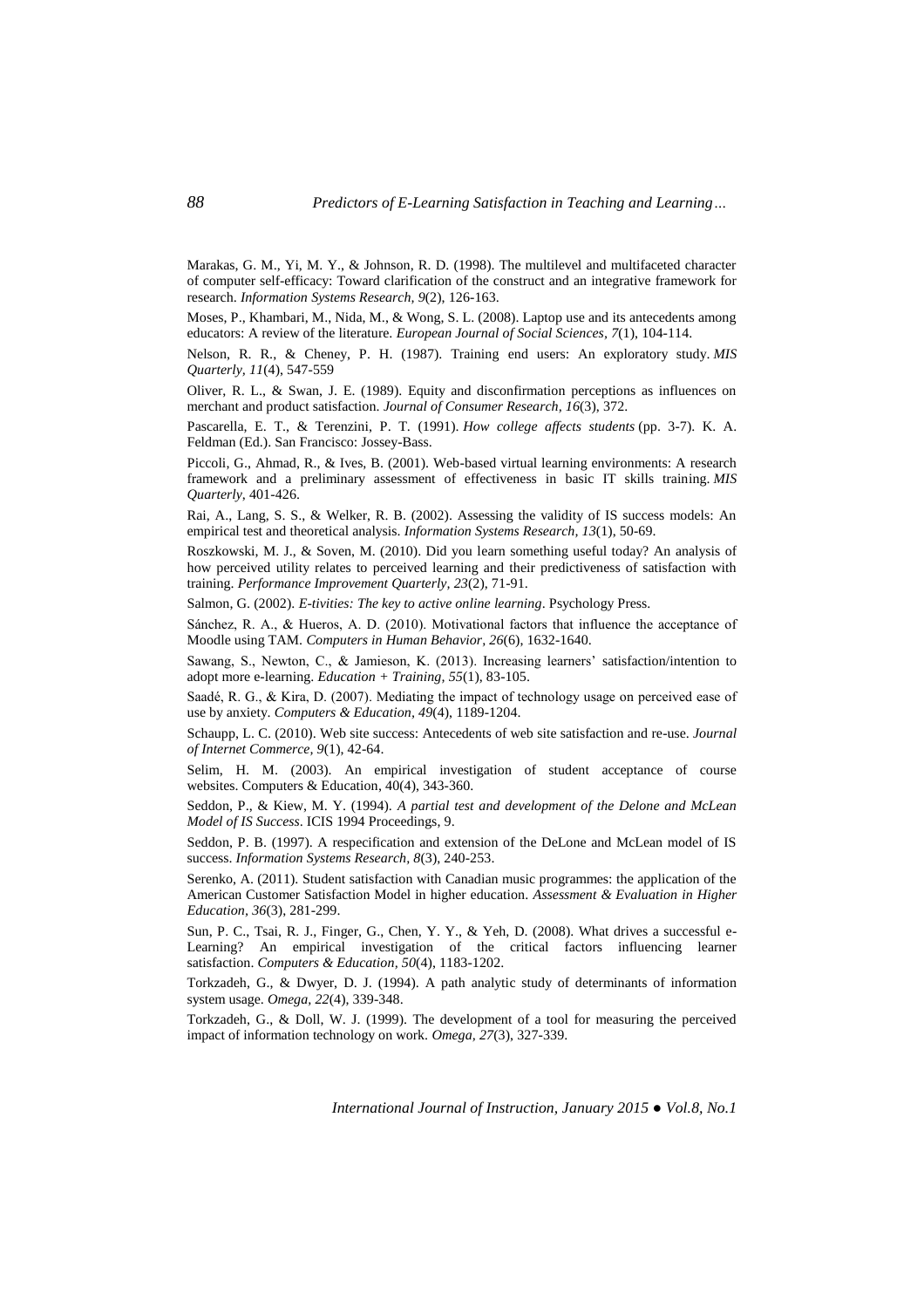Tatnall, A., & Davey, B. (2003). ICT and training: A proposal for an ecological model of innovation. *Educational Technology & Society, 6*(1), 14-17.

Teo, T., Lee, C. B., Chai, C. S., & Wong, S. L. (2009). Assessing the intention to use technology among pre-service teachers in Singapore and Malaysia: A multigroup invariance analysis of the Technology Acceptance Model (TAM). *Computers & Education, 53*(3), 1000-1009.

Teo, T. (2009). Modelling technology acceptance in education: A study of pre-service teachers. *Computers & Education, 52*(2), 302-312.

Luan, W. S., & Teo, T. (2009). Investigating the Technology Acceptance among Student Teachers in Malaysia: An Application of the Technology Acceptance Model (TAM). *Asia-Pacific Education Researcher, 18*(2), 261-272

Teo, T., & Wong, S. L. (2013). Modeling key drivers of E-learning satisfaction among student teachers. *Journal of Educational Computing Research, 48*(1), 71-95.

Van Raaij, E. M., & Schepers, J. J. (2008). The acceptance and use of a virtual learning environment in China. *Computers & Education, 50*(3), 838-852.

Wu, J. H., Tennyson, R. D., & Hsia, T. L. (2010). A study of student satisfaction in a blended elearning system environment. *Computers & Education, 55*(1), 155-164.

Wang, Y. S., & Liao, Y. W. (2008). Assessing eGovernment systems success: A validation of the DeLone and McLean model of information systems success.*Government Information Quarterly, 25*(4), 717-733.

Webster, J., & Watson, R. T. (2002). Analyzing the past to prepare for the future: Writing a literature review. *Management Information Systems Quarterly, 26*(2), 3.

Yee, H. T. K., Luan, W. S., Ayub, A. F. M., & Mahmud, R. (2009). A review of the literature: Determinants of online learning among students. *European Journal of Social Sciences, 8*(2), 246- 252.

Yeh, Y. S., & Li, Y. M. (2009). Building trust in m-commerce: contributions from quality and satisfaction. *Online Information Review, 33*(6), 1066-1086.

Zaharias, P. & Polymenakou, A. (2009). Developing a Usability Evaluation Method for eLearning Applications: Beyond Functional Usability, International Journal of *Human Computer Interaction, 25*(1), 75-98

Zhang, Z. (2010). Feeling the sense of community in social networking usage. *Engineering Management, IEEE Transactions on, 57*(2), 225-239.

Zhao, Y., & Bryant, F. L. (2006). Can teacher technology integration training alone lead to high levels of technology integration? A qualitative look at teachers' technology integration after state mandated technology training. *Electronic Journal for the Integration of Technology in Education, 5*(1), 53-62.

#### **Turkish Abstract**

#### **Öğretmenlerin E-Öğrenme Memnuniyetlerinin Yordayıcıları: Bir Literatür Taraması**

Bu çalışma, orta okul öğretmenlerinin e-öğrenme memnuniyet yordayıcılarının teorik bir modelini geliştirmeyi amaçlamaktadır. Çalışma bilgi teknolojileri kullanımımda memnuniyetle ilgili geçmiş çalışmaların eleştirel değerlendirilmesine dayandırılmıştır. Orta okul öğretmenlerinin memnuniyetlerinin üç potansiyel yordayıcısı belirlenmiştir: kullanıcıyla ilgili özellikler, organizasyonla ilgili özellikler ve e-öğrenme sistem özellikleri. Kullanım üç yordayıcı ve e-